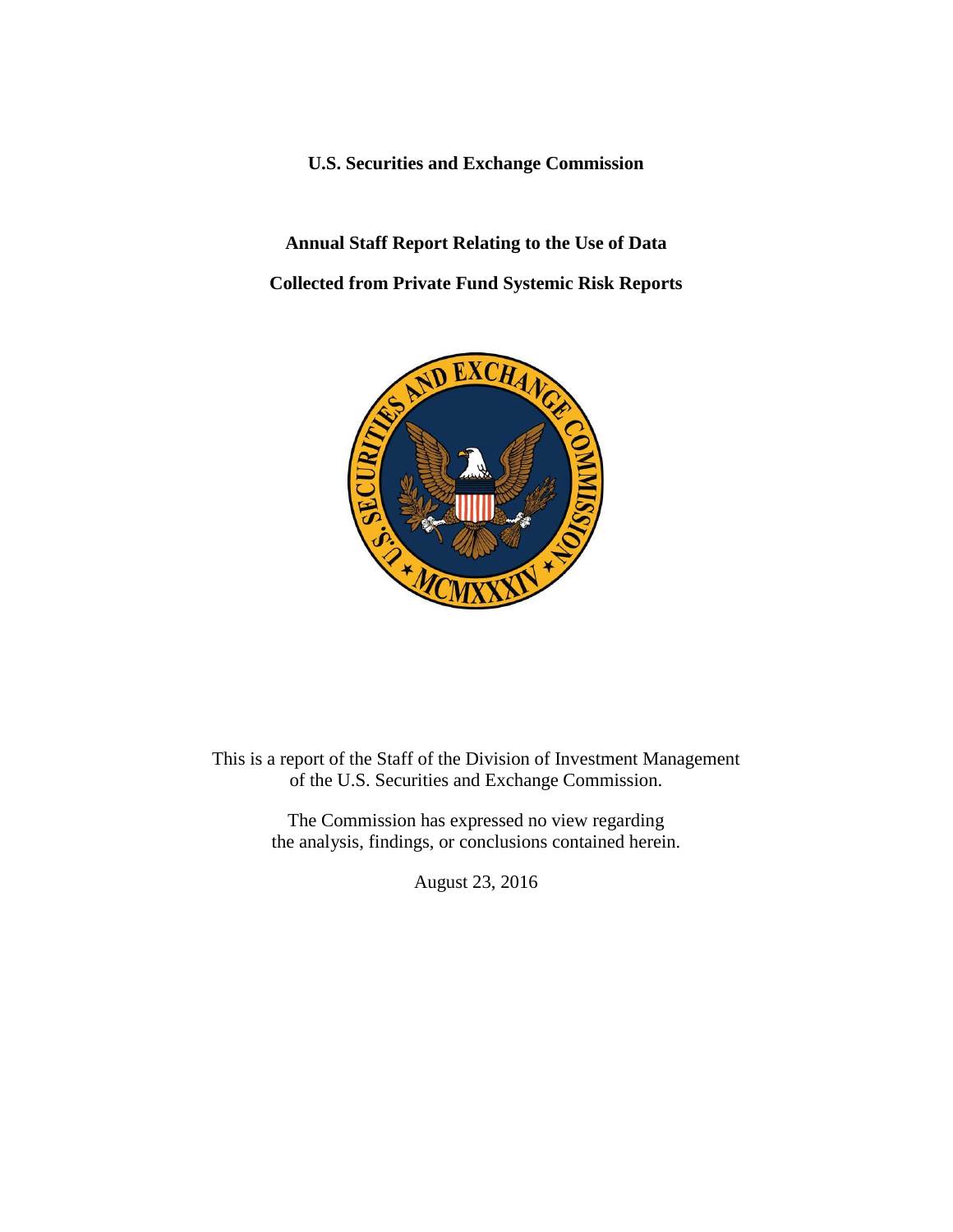### **Executive Summary**

The Dodd-Frank Act directed the Commission to require registered investment advisers to maintain records and file reports regarding the hedge funds, private equity funds, and other private funds they advise. The Commission implemented this aspect of the Dodd-Frank Act in 2011 when it adopted a form (Form PF) that requires certain registered investment advisers that advise private funds to report information to the Commission.

While the primary aim of this Dodd-Frank provision was to create a source of data for the Financial Stability Oversight Council (FSOC) to use in assessing systemic risk, the Commission, as provided by the Dodd-Frank Act, is using the information to support its own regulatory programs, including examinations, investigations, and investor protection efforts relating to private fund advisers. The Dodd-Frank Act also required that the Commission report annually to Congress on how it has used the data to protect investors and the integrity of the markets. This is the fourth annual report submitted to Congress to satisfy this obligation.

During the past year, the Commission's staff has focused its efforts on using Form PF data: (i) in examinations and investigations of private fund advisers; (ii) in the Commission's risk monitoring activities; (iii) to inform regulatory initiatives; and (iv) when working with other federal regulators and international organizations in areas of mutual interest relating to private fund advisers.

Additionally, staff of the Division of Investment Management began publishing quarterly reports in October 2015 that include highly aggregated information and statistics that private fund advisers have reported to the Commission on Form PF. Appendix A, attached, is a copy of the most recent version of the staff's quarterly report.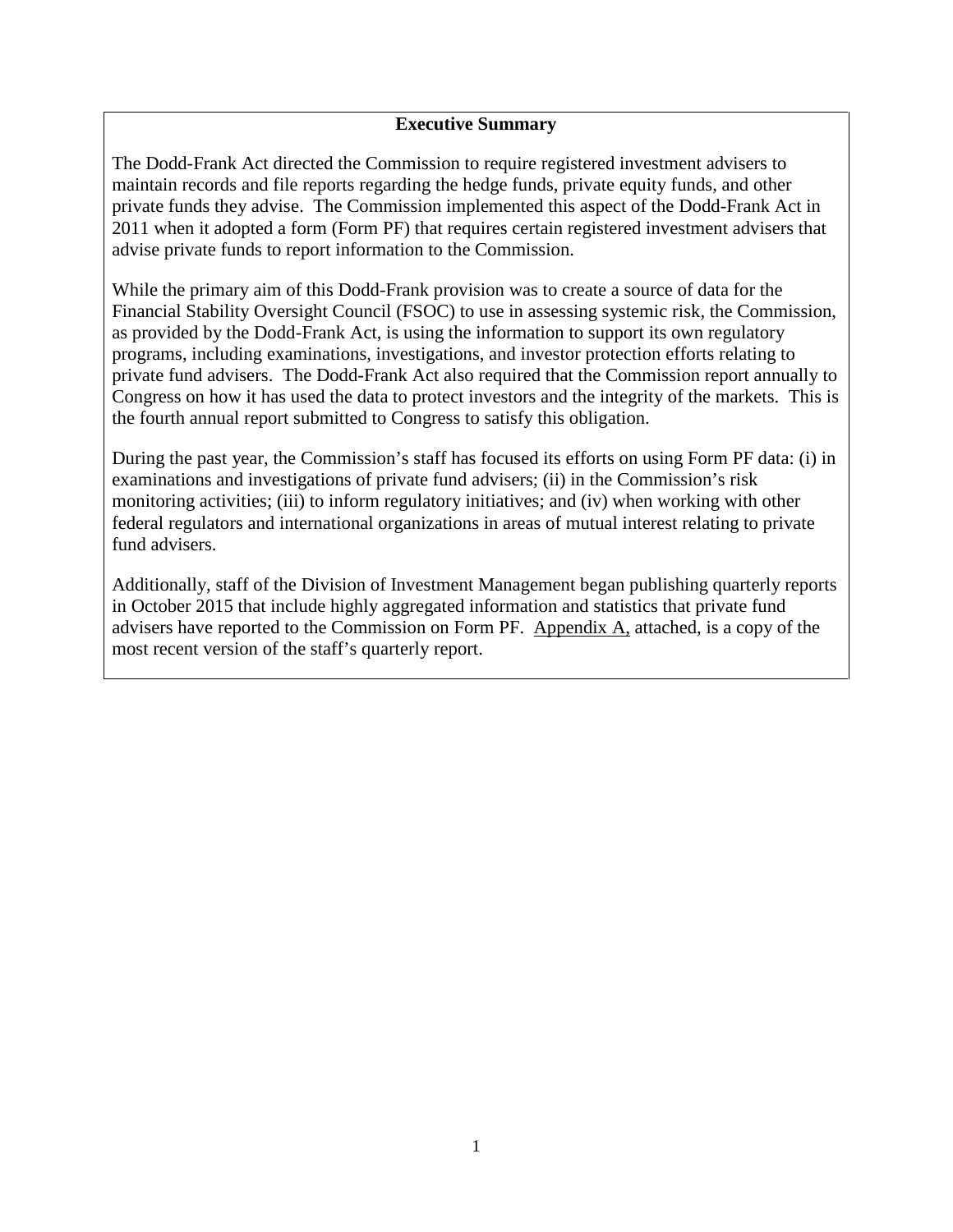## **I. Introduction**

The Dodd-Frank Wall Street Reform and Consumer Protection Act (Dodd-Frank Act)<sup>[1](#page-2-0)</sup> Section 404 directed the U.S. Securities and Exchange Commission (Commission) to establish reporting requirements for investment advisers to private funds as necessary and appropriate in the public interest and for the protection of investors or for the assessment of systemic risk by the Financial Stability Oversight Council (FSOC). $^2$  $^2$  The Dodd-Frank Act specifies that such reporting must include certain information about private funds, including but not limited to the amount of assets under management, use of leverage, counterparty credit risk exposure, and trading practices for each private fund managed by the adviser.<sup>[3](#page-2-2)</sup> In 2011, the Commission adopted Form PF and Advisers Act rule 204(b)–1 that established filing requirements for private fund advisers regarding information for the assessment of systemic risk.<sup>[4](#page-2-3)</sup>

The Commission is required to submit an annual report to Congress regarding how the Commission has used the data collected regarding private funds under the Dodd-Frank Act to protect investors and the integrity of the markets. $5$  This report is being submitted to Congress in satisfaction of that requirement. This is a report of the Staff of the Division of Investment Management, and the Commission has expressed no view regarding the analysis, findings, or conclusions contained herein.

# **II. Background**

The Commission adopted Form PF to obtain, on behalf of FSOC, data that FSOC can use to monitor systemic risk in U.S. financial markets. Form PF was designed in consultation with FSOC members and their staffs and provides FSOC and the Commission with information about the operations and strategies of private funds.<sup>[6](#page-2-5)</sup> Investment advisers registered, or required to be

<span id="page-2-0"></span><sup>&</sup>lt;sup>1</sup> Public Law 111-203, 124 Stat. 1376 (2010).

<span id="page-2-1"></span><sup>&</sup>lt;sup>2</sup> Section 404 of the Dodd-Frank Act. Public Law No. 111-203,  $\S$  404, 124 Stat. 1376, 1571-74 (2010) (codified at Section 204(b) of the Investment Advisers Act of 1940, as amended ("Advisers Act")). FSOC was created pursuant to the Dodd-Frank Act to monitor risks to the U.S. financial system. *See* Dodd-Frank Act sections 111 and 112.

<span id="page-2-2"></span><sup>&</sup>lt;sup>3</sup> Section 404 of the Dodd-Frank Act.

<span id="page-2-3"></span><sup>&</sup>lt;sup>4</sup> See Reporting by Investment Advisers to Private Funds and Certain Commodity Pool Operators and Commodity Trading Advisors on Form PF, Investment Advisers Act Release No. 3308 (October 31, 2011), 76 FR 71128 (November 16, 2011) ("Adopting Release"). In 2012, the CFTC adopted rule 4.27 under the Commodity Exchange Act to implement systemic risk reporting requirements for registered commodity pool operators ("CPOs") and commodity trading advisors ("CTAs"); the rule also permits CPOs and CTAs registered with the CFTC that are registered with the Commission as investment advisers to file Form PF with the Commission in lieu of filing certain systemic risk reports with the CFTC. *See* Commodity Pool Operators and Commodity Trading Advisors: Amendments to Compliance Obligations, 77 FR 11252 (February 24, 2012).

<span id="page-2-4"></span><sup>5</sup> Section 404 of the Dodd-Frank Act.

<span id="page-2-5"></span><sup>6</sup> To implement the reporting requirements, the Commission developed an electronic filing system, the Private Fund Reporting Depository (PFRD) through which advisers submit the information required by Form PF to the Commission. PFRD is operated under contract with the Financial Industry Regulatory Authority (FINRA) as an extension of the existing Investment Adviser Registration Depository (IARD)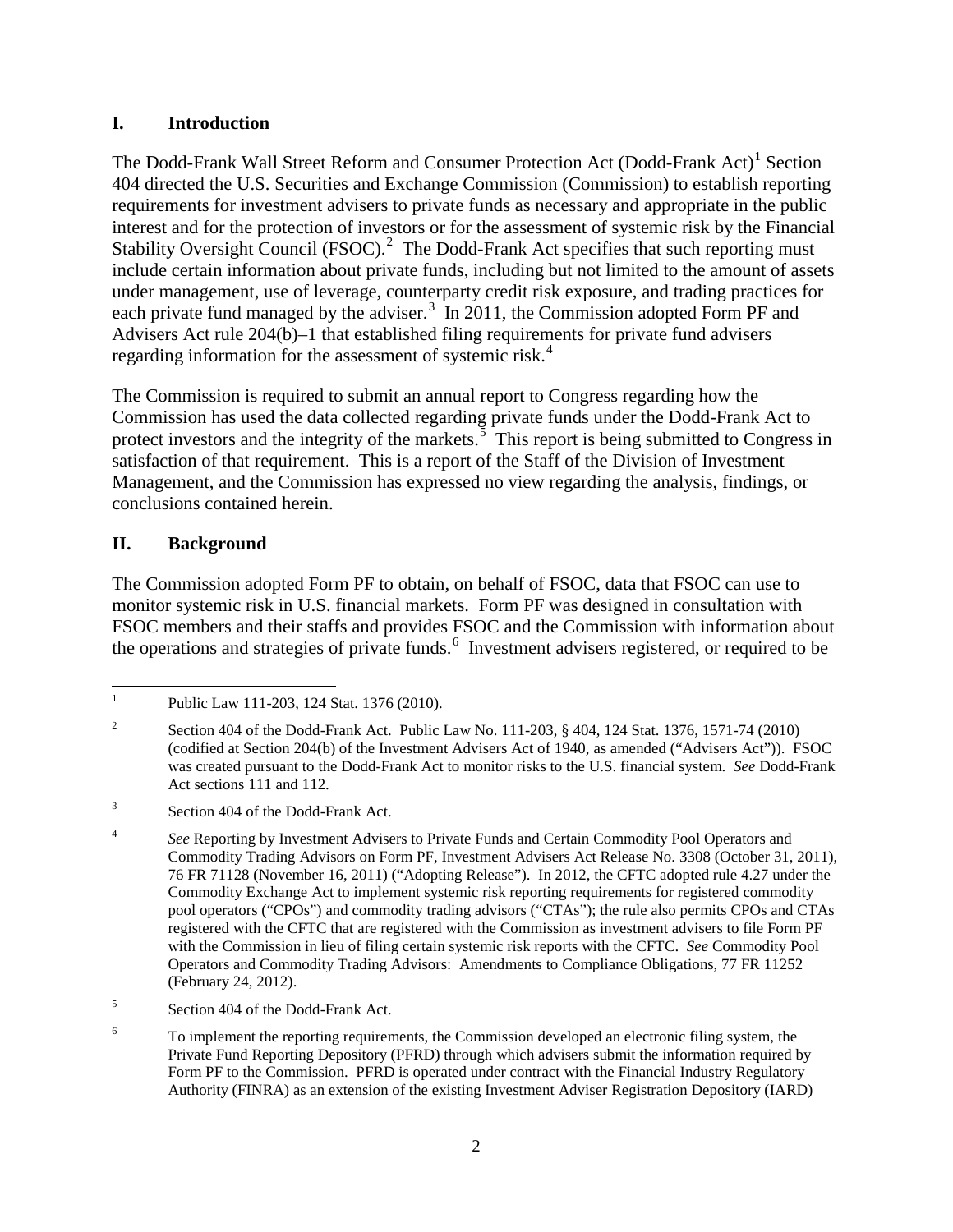registered, with the Commission that have at least \$150 million in private fund regulatory assets under management  $(RAUM)^7$  $(RAUM)^7$  are required to periodically file Form PF with the Commission. The amount of information required to be reported and the frequency with which Form PF must be filed depend on the amount of the adviser's RAUM and the types of private funds managed.

Most advisers are required to file Form PF once a year and report only basic information regarding the private funds they advise. This annual filing requirement includes general data such as the types of private funds that an adviser advises (e.g., private equity or hedge funds) and information relating to such funds' size, leverage, types of investors, liquidity, and performance. Advisers managing hedge funds also must report information about fund strategy, counterparty credit risk, and the use of trading and clearing mechanisms.

Large private fund advisers, however, must provide more detailed information. The content and frequency of this more detailed reporting is different depending on the type of private funds the large adviser manages. For example, advisers with at least \$1.5 billion in hedge fund RAUM must file Form PF quarterly and provide aggregate information on their hedge funds' exposures, geographical concentrations, and turnover by asset class (but not position-level information). In addition, for each Qualifying Hedge Fund (i.e., \$500 million or more in net assets), advisers provide additional information. Advisers with at least \$1 billion in combined liquidity fund and registered money market fund RAUM must file Form PF quarterly and provide information regarding their liquidity funds' exposures, geographical concentrations, turnover by asset class, and direct and indirect forms of leverage and liquidity.<sup>[8](#page-3-1)</sup> Advisers with at least \$2 billion in private equity fund RAUM must file Form PF annually and provide additional information relating to their private equity funds' use of direct and indirect leverage and investments in financial institutions.

The Dodd-Frank Act provides specific confidentiality protections for proprietary information of private fund investment advisers collected by the Commission on Form PF. Consistent with the enhanced confidentiality provisions established under the Dodd-Frank Act, Commission staff has designed and implemented controls and systems for the handling of Form PF data across the agency. Senior staff members from various Divisions and Offices within the Commission are members of a Steering Committee that is tasked with developing and overseeing a consistent and agency-wide approach to accessing, and the using, sharing, and security of, Form PF data.

system (the online reporting platform advisers use to register on Form ADV with the Commission). *See* Adopting Release at Section II.E.

<span id="page-3-0"></span> $7 \text{ RAUM}$  is defined, for a private fund, as the private fund's gross assets plus any uncalled capital commitments. *See* Form PF: Glossary of Terms; *see also* Instruction 5.b for Form ADV: Instructions for Part 1A.

l

<span id="page-3-1"></span><sup>8</sup> The Commission adopted amendments to Form PF to obtain additional information regarding private liquidity funds in conjunction with amendments to rules for registered money market funds. Money Market Fund Reform; Amendments to Form PF, Securities Act Release No. 9616 (July 23, 2014), 79 FR 47736 (August 14, 2014) ("Money Market Fund Reform Release").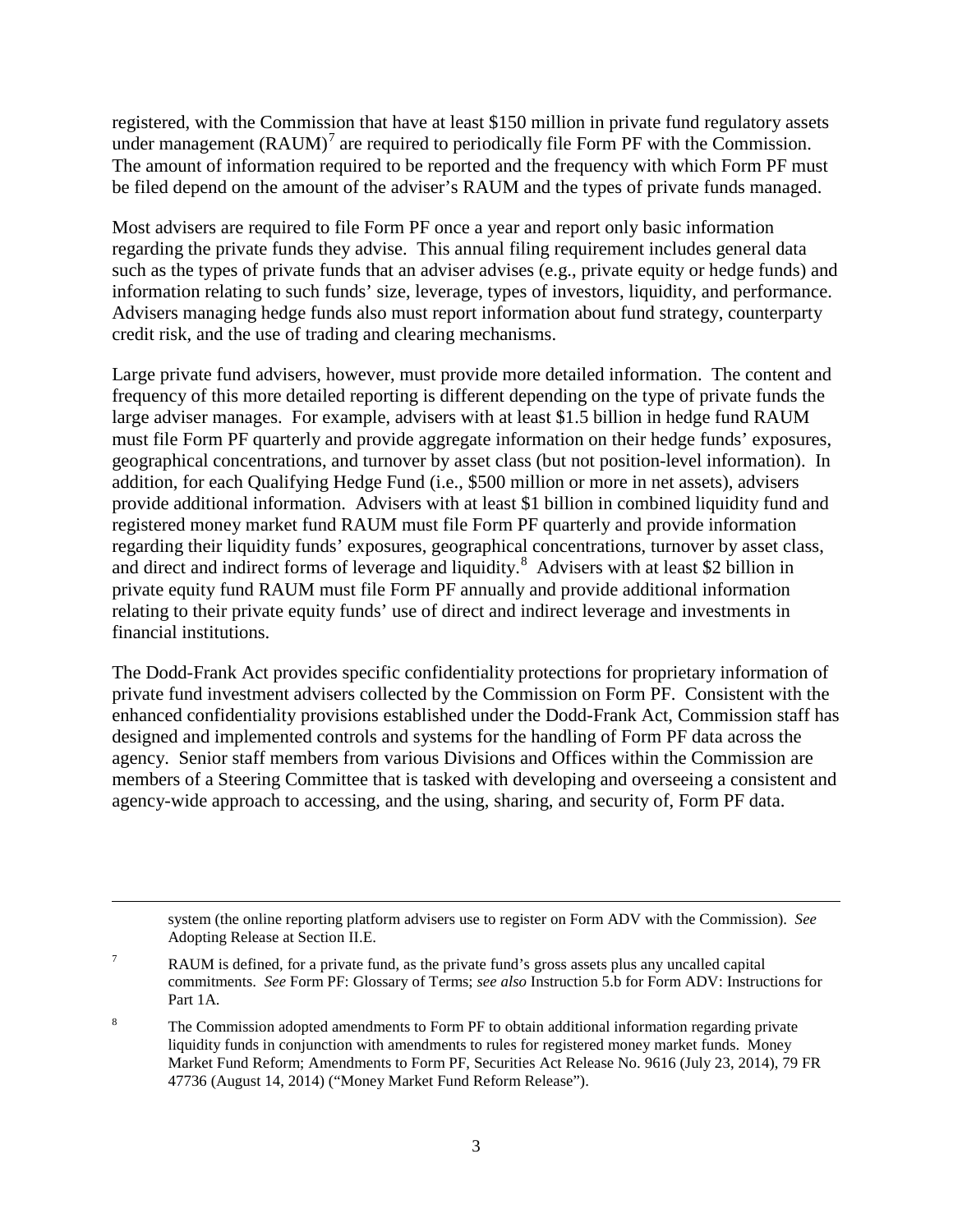### **III. How the Commission Uses PF Data**

The information collected on Form PF primarily is intended to assist FSOC in its systemic risk monitoring obligations under the Dodd-Frank Act. To that end, the Form PF database was made available to FSOC through the Office of Financial Research (OFR) in 2013, subject to agreement regarding appropriate use and confidentiality protections of Form PF data by OFR.<sup>[9](#page-4-0)</sup>

In addition, the Commission is using information obtained from Form PF in its regulatory programs and investor protection efforts relating to private fund advisers.<sup>[10](#page-4-1)</sup> As more fully discussed below, within the Commission, Form PF data principally is used by the Office of Compliance Inspections and Examinations (OCIE), the Division of Economic and Risk Analysis (DERA), the Division of Enforcement (Enforcement), and the Division of Investment Management (IM). A copy of the most recent version of a quarterly report by the staff of the Division of Investment Management concerning private fund industry statistics and trends can be found in the attached Appendix A. These quarterly reports, which the staff began publishing in October 2015, include highly aggregated information and statistics that private fund advisers have reported to the Commission on Form PF.

During the past year, the Commission primarily used Form PF data in examinations of registered investment advisers to private funds. In addition, the Commission used Form PF data in its enforcement program regarding private fund advisers. Commission staff also continued to focus its efforts on incorporating Form PF data into the Commission's risk monitoring activities, informing regulatory initiatives, and working with other federal regulators and international organizations regarding issues relating to private fund advisers.

#### *Examinations and Investigations*

The Commission staff uses Form PF data in its examination and enforcement programs regarding registered investment advisers that manage private funds. Because examination and enforcement matters are generally non-public,<sup>[11](#page-4-2)</sup> the following summarizes how Form PF data has been integrated generally into examination and enforcement matters.

DERA, OCIE, and IM staff use Form PF data to help OCIE and IM identify potential examination candidates, such as private fund advisers whose activities either involve areas of specific examination focus or may present heightened compliance risks. Furthermore, prior to an examination of a private fund adviser that files Form PF, OCIE and IM staff review the adviser's Form PF filing as a part of a routine pre-examination evaluation. This review, in conjunction with other data sources, provides the staff with an understanding of the nature of an adviser's business and investment strategy. OCIE and IM staff also generally review information contained in the Form PF filing for inconsistencies with other information obtained from an adviser during an examination, such as due diligence reports, pitch books, offering documents,

<span id="page-4-0"></span><sup>&</sup>lt;sup>9</sup> OFR was established under the Dodd-Frank Act to support FSOC in fulfilling FSOC's purpose and duties. *See* section 152 of the Dodd-Frank Act.

<span id="page-4-1"></span><sup>&</sup>lt;sup>10</sup> *See* Adopting Release at Section V.A.

<span id="page-4-2"></span><sup>&</sup>lt;sup>11</sup> *See, e.g.,* Advisers Act Section 210(b).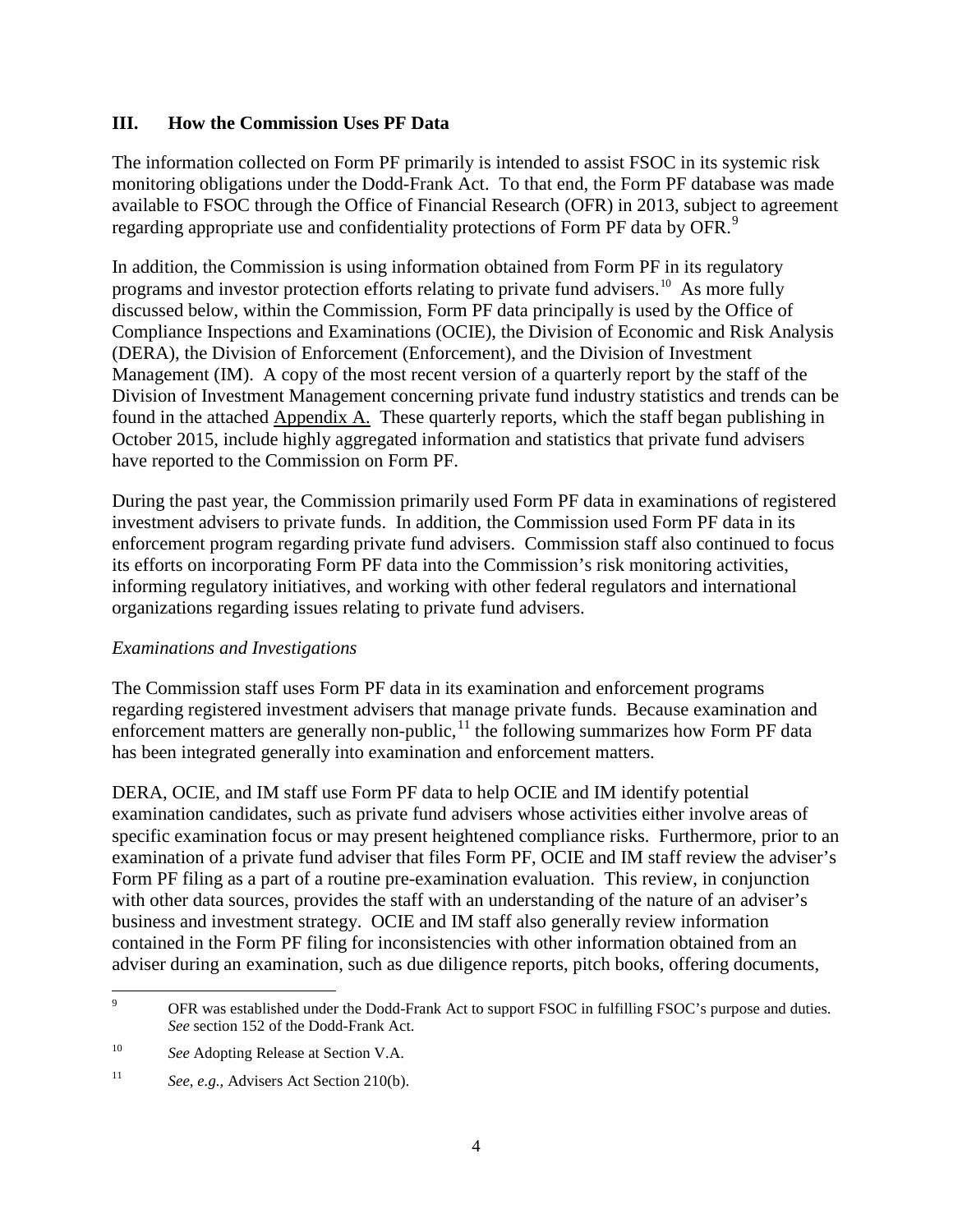operating agreements, and books and records. Furthermore, OCIE and IM staff typically look for discrepancies between an adviser's Form PF filing and any publicly-available documents related to the adviser, including the adviser's Form ADV and brochure. In addition to reviewing Form PF filings for background and to identify inconsistencies with other documents, OCIE staff also often reviews an adviser's Form PF filing in order to confirm that the investment strategies disclosed to investors match the information contained in the adviser's Form PF filing, particularly with respect to holdings, leverage, liquidity, derivatives, and counterparties. After completing this analysis, OCIE staff requests additional documentation from advisers to substantiate or explain any inconsistency or red flag. In some cases, this process may lead to an examination deficiency letter.

Enforcement staff also obtains and reviews the Form PF filings of certain advisers in connection with ongoing investigations. Among other Enforcement staff, the Asset Management Unit (AMU) uses Form PF data in investigations of private fund advisers.

#### *Risk Monitoring*

The Commission has continued to develop the use of Form PF data in its ongoing risk monitoring activities. SEC staff in Washington, DC and in the regional offices access reports generated by DERA and IM that use Form PF data, and also access Form PF filings directly to assist in risk monitoring activities.

DERA continues to develop its suite of proprietary analytical tools (the DERA Database), including the incorporation of certain data from Form PF, to assist staff in risk monitoring activities. For example, OCIE staff in its Private Fund Unit and Office of Risk Analysis and Surveillance (RAS) queries the DERA Database and works with DERA and IM's Risk and Examinations Office (REO) to develop reports to identify advisers engaging in activities implicating particular areas of examination focus (e.g., exposures, valuations, etc.), and to identify possible red flags at firms that may trigger examinations. OCIE, DERA, and IM staff are also developing periodic reports that analyze data across a wide spectrum of filers to help identify trends and possible emerging risks in the private fund industry. In particular, as part of their ongoing monitoring of the money market fund industry, DERA and REO staff have been monitoring data reported on Form PF by private liquidity funds (an alternative to money market funds). Furthermore, REO staff reviews Form PF data to identify funds and advisers that might be particularly affected by impending or recent market or geopolitical events.

Enforcement's AMU, in partnership with OCIE, IM, DERA, and Enforcement's Center for Risk and Quantitative Analytics (CRQA), has accessed Form PF data to conduct its ongoing Aberrational Performance Inquiry (API). API, which seeks to identify hedge fund advisers that report aberrational returns relative to certain benchmarks for further investigation or examination, has resulted in the identification of fraudulent or improper conduct. Staff in OCIE and IM's REO also use Form PF data to inform engagement meetings with private fund advisers and to inform the Commission staff's general knowledge of the private fund industry.

IM, DERA, Enforcement, and OCIE staff continue to work to develop additional analytical tools and reports focusing on different types of Form PF data as their familiarity and experience with Form PF data continues to grow.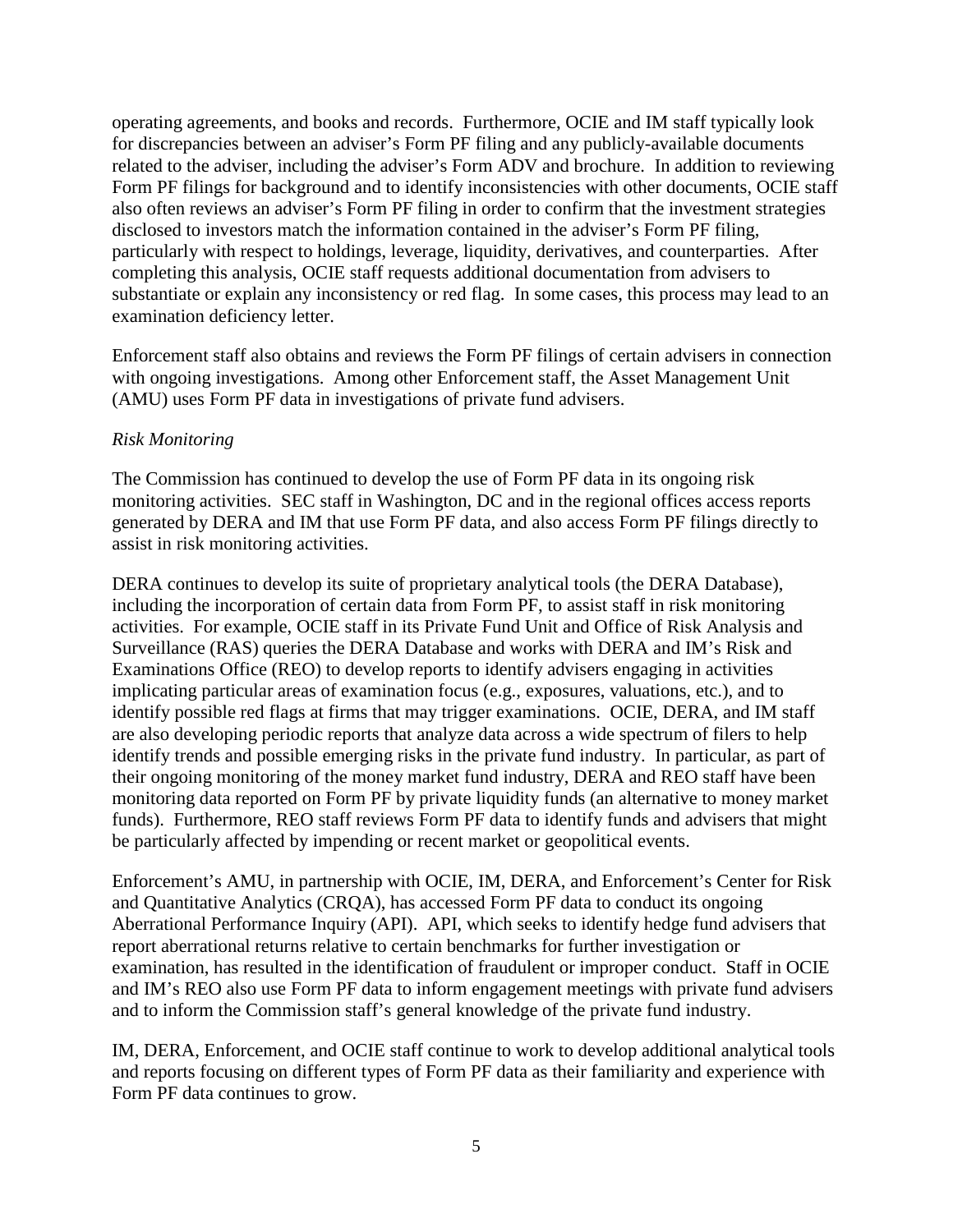## *Regulatory Initiatives*

IM staff uses Form PF data to inform policy and rulemaking initiatives relevant to the asset management industry generally and private funds specifically. For example, IM staff found Form PF data regarding private liquidity funds informative when analyzing the money market fund reforms and amendments made to the liquidity fund section of Form PF to collect more granular data on liquidity fund holdings.<sup>[12](#page-6-0)</sup> IM staff was also informed by its experiences of receiving and analyzing Form PF data when creating the proposed Form N-PORT, a portfolio holdings disclosure form for registered investment companies.<sup>[13](#page-6-1)</sup>

In addition, in an effort to improve data quality, IM staff continues to respond to filer inquiries and contact filers to inform them of anomalous data that may require the submission of curative amendments to their Form PF filings.

# *Consultation*

Commission staff uses Form PF data in conjunction with other federal regulators in areas of mutual interest and in international collaborative efforts regarding private funds and their investment advisers. For example, Form PF reports have been used by Commission staff in connection with its participation in FSOC's systemic risk efforts in the private fund space, including in discussions with other federal regulators. Also, as it has done in previous years, Commission staff provided certain aggregated, non-proprietary Form PF data to the Financial Stability Board (FSB) as part of an information sharing exercise related to an FSB workstream.

In addition, the Commission has approved a Memorandum of Understanding with the Board of Governors of the Federal Reserve System (Board) that will allow the Commission to share Form PF data with the Board, provided the Board implements and follows certain protocols to ensure the confidentiality and appropriate use of such data.

# **IV. Conclusion**

During the past year, the Commission's staff has focused its efforts on using Form PF data: (i) in examinations and investigations of private fund advisers; (ii) in the Commission's risk monitoring activities; (iii) to inform regulatory initiatives; and (iv) when working with other federal regulators and international organizations in areas of mutual interest relating to private fund advisers. Additionally, IM staff began publishing quarterly reports that include highly aggregated information and statistics that private fund advisers have reported to the Commission on Form PF.

<span id="page-6-0"></span><sup>&</sup>lt;sup>12</sup> *See* Money Market Fund Reform Release.

<span id="page-6-1"></span><sup>13</sup> *See* Investment Company Reporting Modernization, Investment Company Act Release No. 31610 (May 20, 2015), 80 FR 33589 (June 12, 2015).